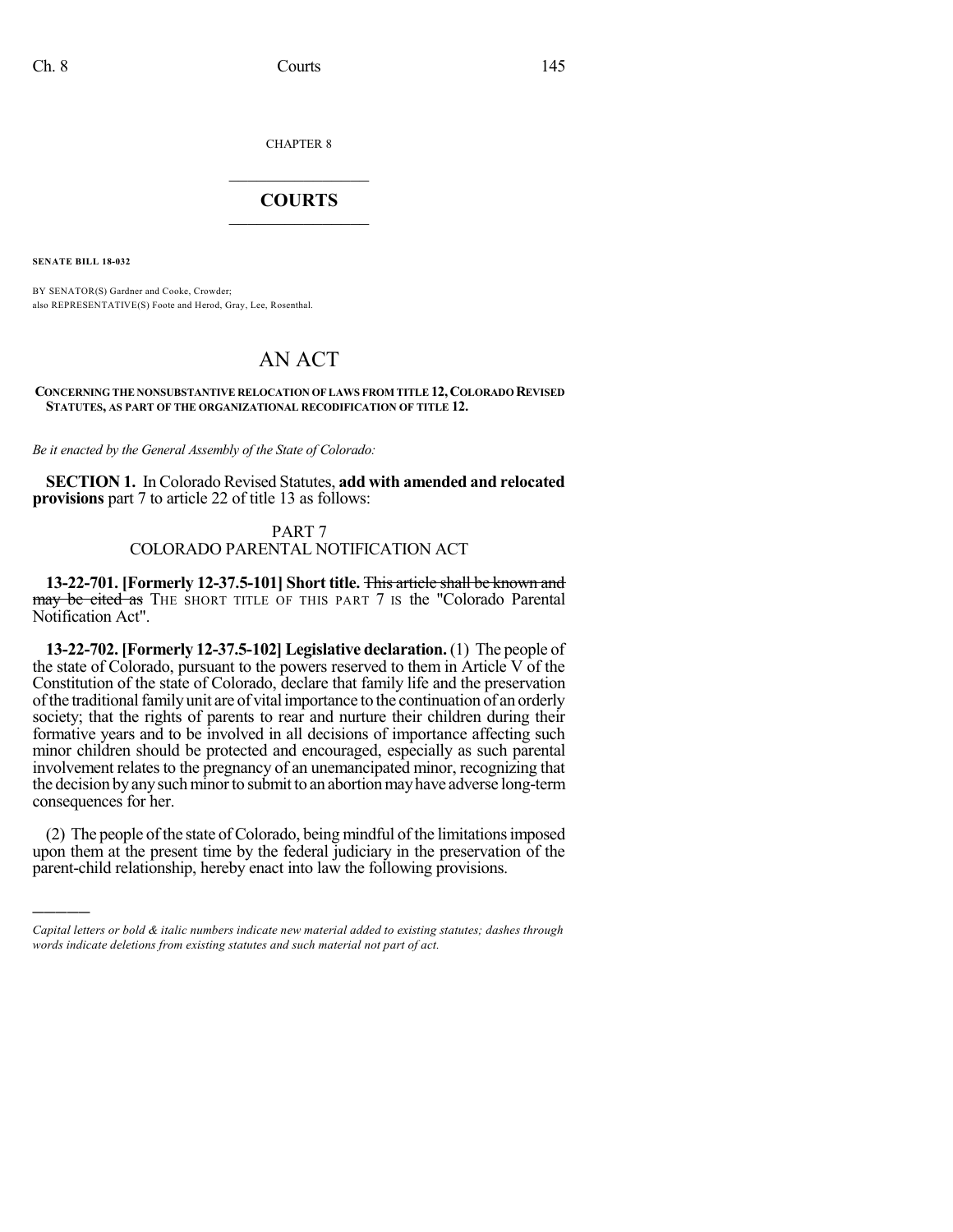**13-22-703. [Formerly 12-37.5-103] Definitions.** As used in this article PART 7, unless the context otherwise requires:

(1) "Minor" means a person under eighteen years of age.

(2) "Parent" means the natural or adoptive mother and father of the minor who is pregnant, if they are both living; one parent of the minor if only one is living, or if the other parent cannot be served with notice, as hereinafter provided; or the court-appointed guardian of such minor if she has one or any foster parent to whom the care and custody of such minor shall have been assigned by any agency of the state or county making such placement.

(3) "Abortion" for purposes of this article PART 7 means the use of any means to terminate the pregnancy of a minor with knowledge that the termination by those means will, with reasonable likelihood, cause the death of the minor's unborn offspring.

(4) "Clergy member" means a priest; a rabbi; a duly ordained, commissioned, or licensed minister of a church; a member of a religious order; or a recognized leader of any religious body.

(5) "Medical emergency" means a condition that, on the basis of the physician's good-faith clinical judgment, so complicates the medical condition of a pregnant minor as to necessitate a medical procedure necessary to prevent the pregnant minor's death or for which a delay will create a serious risk of substantial and irreversible impairment of a major bodily function.

(6) "Relative of the minor" means a minor's grandparent, adult aunt, or adult uncle, if the minor is not residing with a parent and resides with the grandparent, adult aunt, or adult uncle.

**13-22-704. [Formerly 12-37.5-104] Notification concerning abortion.** (1) No abortion shall be performed upon an unemancipated minor until at least 48 hours after written notice of the pending abortion has been delivered in the following manner:

(a) The notice shall be addressed to the parent at the dwelling house or usual place of abode of the parent. Such notice shall be delivered to the parent by:

(I) The attending physician or member of the physician'simmediate staff who is over the age of eighteen; or

(II) The sheriff of the county where the service of notice is made, or by his deputy; or

(III) Any other person over the age of eighteen years who is not related to the minor; or

(IV) A clergy member who is over the age of eighteen.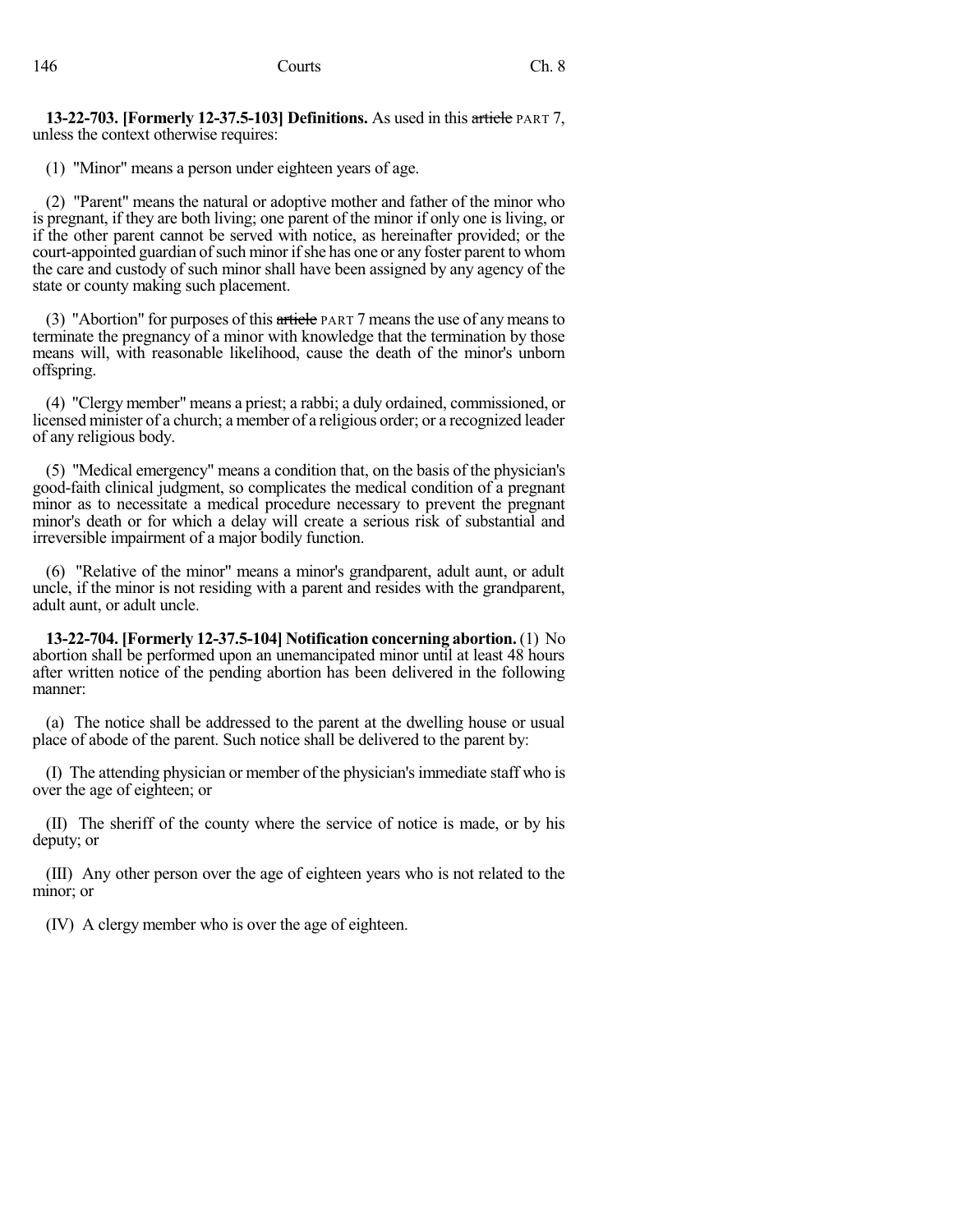(b) Notice delivered by any person other than the attending physician shall be furnished to and delivered by such person in a sealed envelope marked "Personal and Confidential" and its content shall not in any manner be revealed to the person making such delivery.

(c) Whenever the parent of the minor includes two persons to be notified as provided in this article PART 7 and such persons reside at the same dwelling house or place of abode, delivery to one such person shall constitute delivery to both, and the 48-hour period shall commencewhen deliveryismade. Should such persons not reside together and delivery of notice can be made to each of them, notice shall be delivered to both parents, unless the minor shall request that only one parent be notified, which request shall be honored and shall be noted by the physician in the minor's medical record. Wheneverthe parties are separately served with notice, the 48-hour period shall commence upon delivery of the first notice.

(d) The person delivering such notice, if other than the physician, shall provide to the physician a written return of service at the earliest practical time, as follows:

(I) If served by the sheriff or his deputy, by his certificate with a statement as to date, place, and manner of service and the time such delivery was made.

(II) If by any other person, by his affidavit thereof with the same statement.

(III) Return of service shall be maintained by the physician.

(e) (I) In lieu of personal delivery of the notice, the same may be sent by postpaid certified mail, addressed to the parent at the usual place of abode of the parent, with return receipt requested and delivery restricted to the addressee. Delivery shall be conclusively presumed to occur and the 48-hour time period as provided in this article PART  $\bar{7}$  shall commence to run at 12:00 o'clock noon on the next day on which regular mail delivery takes place.

(II) Whenever the parent of the minor includes two persons to be notified as provided in this article PART 7 and such persons reside at the same dwelling house or place of abode, notice addressed to one parent and mailed as provided in the foregoing subparagraph shall be deemed to be delivery of notice to both such persons. Should such persons not reside together and notice can be mailed to each of them, such notice shall be separately mailed to both parents unless the minor shall request that only one parent shall be notified, which request shall be honored and shall be noted by the physician in the minor's medical record.

(III) Proof of mailing and the delivery or attempted delivery shall be maintained by the physician.

(2) (a) Notwithstanding the provisions of subsection (1) of this section, if the minor is residing with a relative of the minor and not a parent, the written notice of the pending abortion shall be provided to either the relative of the minor or a parent.

(b) If a minor elects to provide notice to a person specified in paragraph  $(a)$  of this subsection  $(2)$  SUBSECTION  $(2)(a)$  OF THIS SECTION, the notice shall be provided in accordance with the provisions of subsection (1) of this section.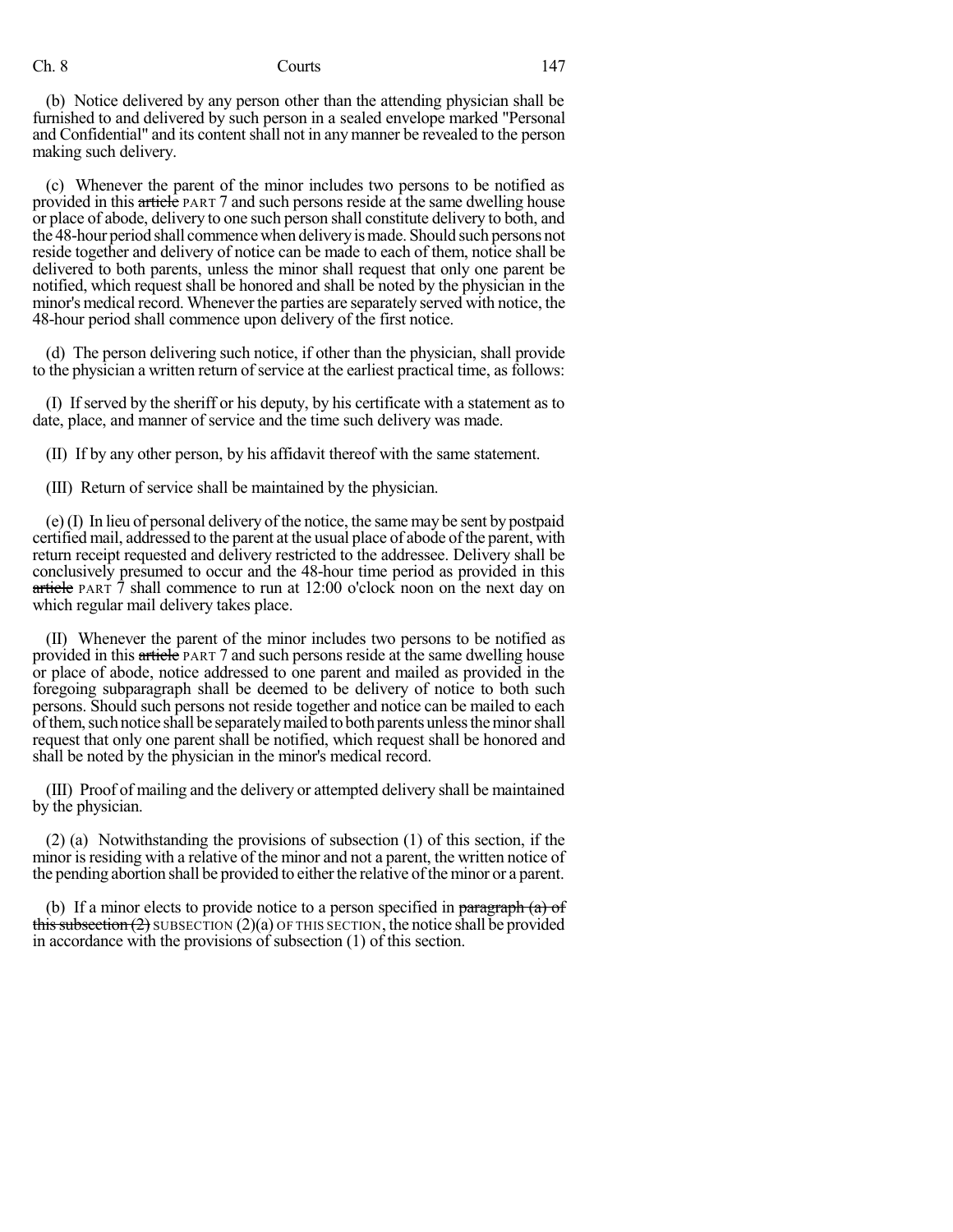148 Courts Ch. 8

(3) At the time the physician, licensed health care professional, or staff of the physician or licensed health care professional informs the minor that notice must be provided to the minor's parents prior to performing an abortion, the physician, licensed health care professional, or the staff of the physician or licensed health care professional must inform the minor under what circumstances the minor has the right to have only one parent notified.

**13-22-705. [Formerly 12-37.5-105] No notice required - when.** (1) No notice shall be required pursuant to this article PART 7 if:

(a) The person or persons who may receive notice pursuant to section  $12-37.5-104$  (1) section 13-22-704 (1) certify in writing that they have been notified; or

 $(a.5)$  (b) The person whom the minor elects to notify pursuant to section  $12-37.5-104(2)$  SECTION 13-22-704 (2) certifies in writing that he or she has been notified; or

 $\left(\mathbf{b}\right)$  (c) The pregnant minor declares that she is a victim of child abuse or neglect by the acts or omissions of the person who would be entitled to notice, as such acts or omissions are defined in "The Child Protection Act of 1987", as set forth in title 19, article 3, of the Colorado Revised Statutes ARTICLE 3 OF TITLE 19, and any amendments thereto, and the attending physician has reported such child abuse or neglect asrequired by the said act. When reporting such child abuse or neglect, the physician shall not reveal that he orshe learned of the abuse or neglect asthe result of the minor seeking an abortion.

(c) (d) The attending physician certifies in the pregnant minor's medical record that a medical emergency exists and there is insufficient time to provide notice pursuant to section  $12-37.5-104$  SECTION 13-22-704; or

(d) (e) A valid court order is issued pursuant to section  $12-37.5-107$  SECTION 13-22-707.

**13-22-706. [Formerly 12-37.5-106] Penalties - damages - defenses.** (1) Any person who performs or attempts to perform an abortion in willful violation of this article: PART 7

(a) (Deleted by amendment, L. 2003, p. 2364,  $\S$  7, effective June 3, 2003.)

(b) shall be liable for damages proximately caused thereby.

(2) It shall be an affirmative defense to any civil proceedings if the person establishes that:

(a) The person relied upon facts or information sufficient to convince a reasonable, careful and prudent person that the representations of the pregnant minor regarding information necessary to comply with this article PART 7 were bona fide and true; or

(b) The abortion was performed to prevent the imminent death ofthe minor child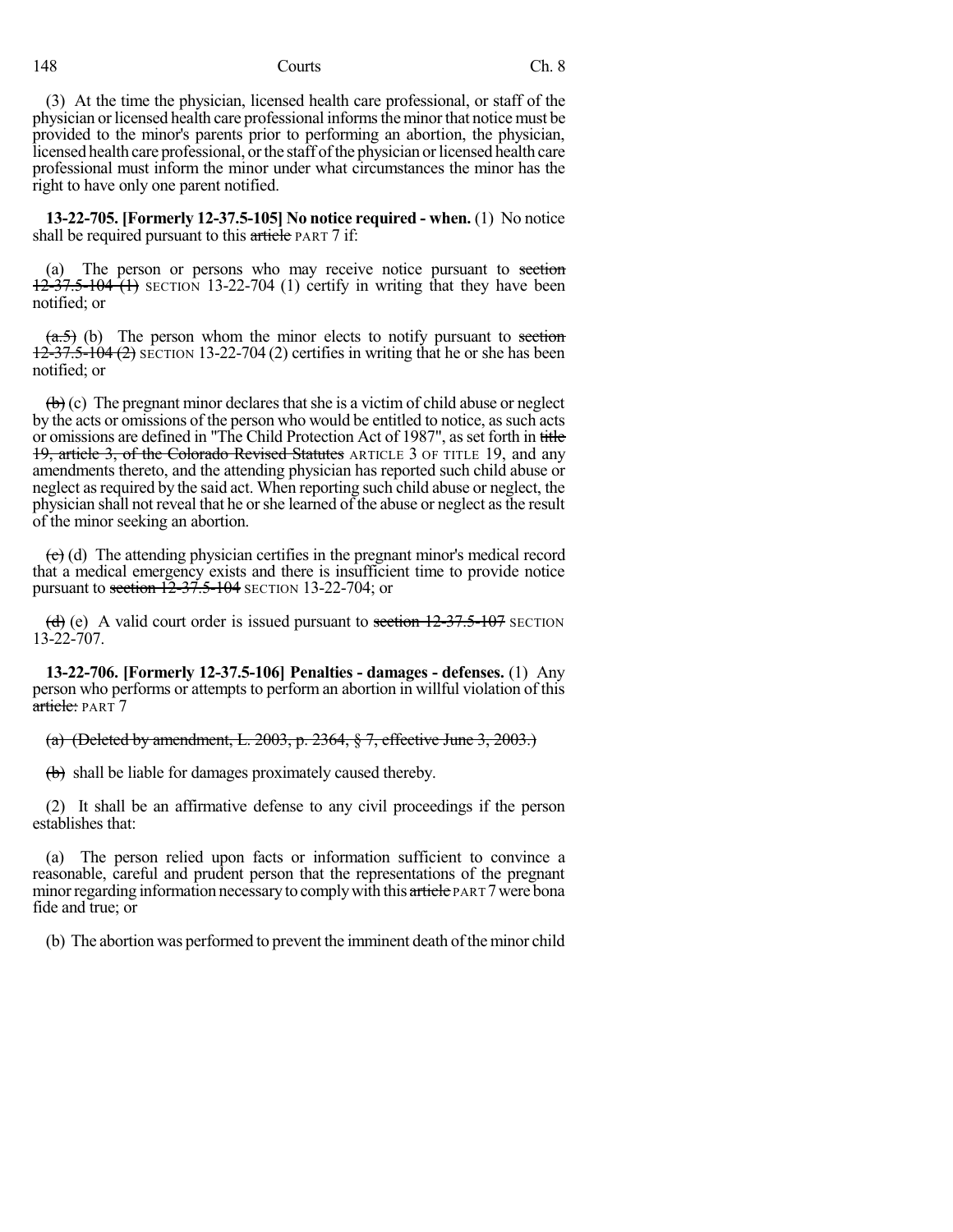and there was insufficient time to provide the required notice.

(3) Any person who counsels, advises, encourages or conspires to induce or persuade any pregnant minor to furnish any physician with false information, whether oral or written, concerning the minor's age, marital status, or any other fact or circumstance to induce or attempt to induce the physician to performan abortion upon such minor without providing written notice as required by this article PART 7 commits a class 5 felony and shall be punished as provided in section 18-1.3-401. C.R.S.

#### **13-22-707. [Formerly 12-37.5-107] Judicial bypass.** (1) (Deleted by amendment, L. 2003, p. 2364, § 8, effective June 3, 2003.)

 $(2)$  (1) (a) If any pregnant minor elects not to allow the notification required pursuant to section 12-37.5-104 SECTION 13-22-704, any judge of a court of competent jurisdiction shall, upon petition filed by or on behalf of such minor, enter an order dispensing with the notice requirements of this article PART 7 if the judge determines that the giving of such notice will not be in the best interest of the minor, or if the court finds, by clear and convincing evidence, that the minor is sufficiently mature to decide whether to have an abortion. Any such order shall include specific factual findings and legal conclusions in support thereof and a certified copy of such order shall be provided to the attending physician of said minor and the provisions of section  $12-37.5-104(1)$  SECTION 13-22-704(1) and section  $12-37.5-106$  SECTION 13-22-706 shall not apply to the physician with respect to such minor.

(b) The court, in its discretion, may appoint a guardian ad litemfor the minor and also an attorney if said minor is not represented by counsel.

(c) Court proceedings under this subsection  $(2)$  SUBSECTION  $(1)$  shall be confidential and shall be given precedence over other pending matters so that the court may reach a decision promptly without delay in order to serve the best interests of the minor. Court proceedings under this subsection  $(2)$  SUBSECTION  $(1)$ shall be heard and decided as soon as practicable but in no event later than four days after the petition is filed.

(d) Notwithstanding anyother provision oflaw, an expedited confidential appeal to the court of appeals shall be available to a minor for whom the court denies an order dispensing with the notice requirements of this article PART 7. Any such appeal shall be heard and decided no later than five days after the appeal is filed. An order dispensing with the notice requirements of this article PART 7 shall not be subject to appeal.

(e) Notwithstanding any provision of law to the contrary, the minor is not required to pay a filing fee related to an action or appeal filed pursuant to this subsection  $(2)$  SUBSECTION  $(1)$ .

(f) If either the district court or the court of appeals fails to act within the time periods required by this subsection  $(2)$  SUBSECTION  $(1)$ , the court in which the proceeding is pending shall immediately issue an order dispensing with the notice requirements of this article PART 7.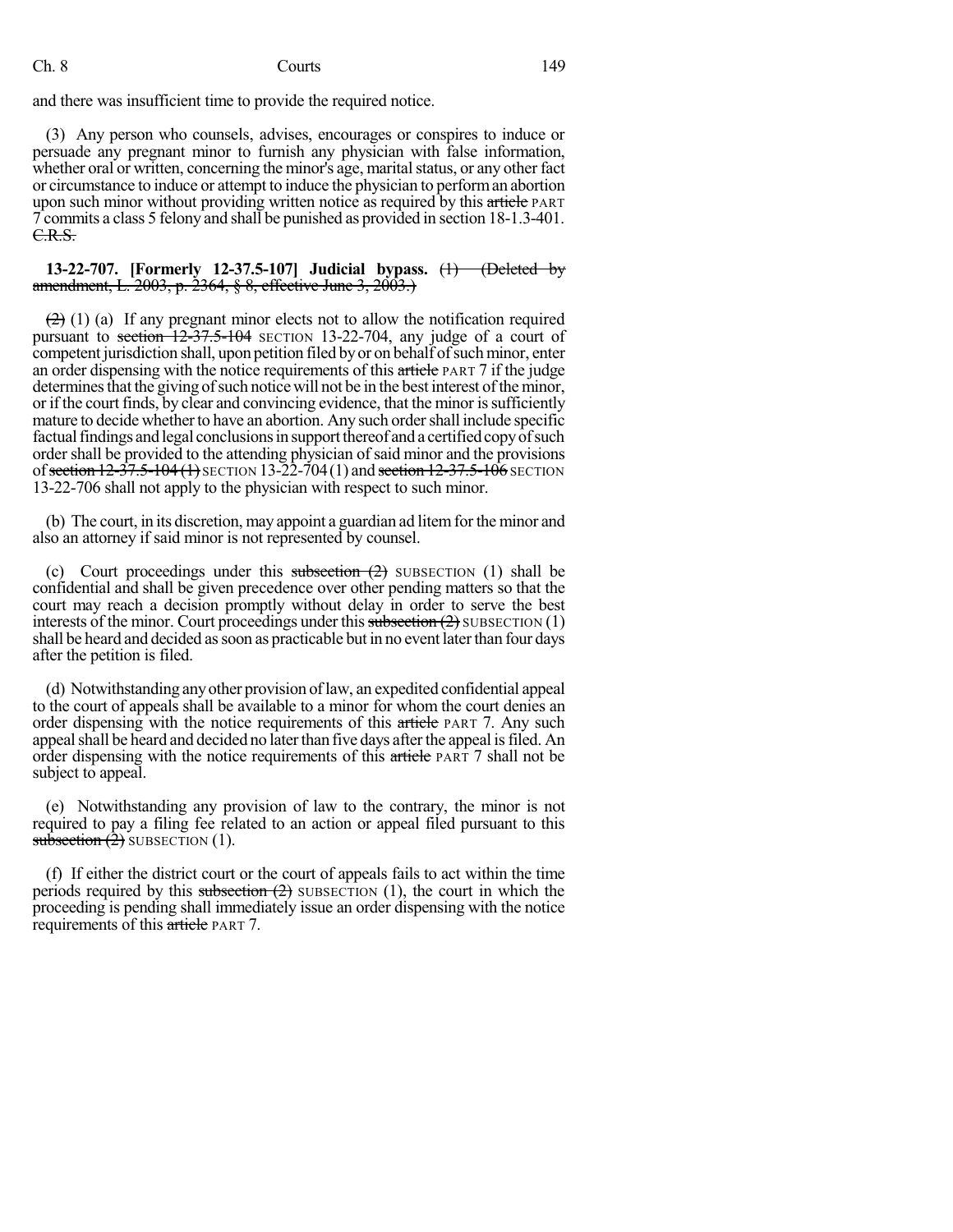#### 150 Courts Courts Ch. 8

(g) The Colorado supreme court shall issue rules governing the judicial bypass procedure, including rules that ensure that the confidentiality of minors filing bypass petitions will be protected. The Colorado supreme court shall also promulgate a form petition that may be used to initiate a bypass proceeding. The Colorado supreme court shall promulgate the rules and form governing the judicial bypass procedure by August 1, 2003. Physicians shall not be required to comply with this article PART 7 until forty-five days after the Colorado supreme court publishes final rules and a final form.

**13-22-708. [Formerly 12-37.5-108] Limitations.** (1) This article PART 7 shall in no way be construed so as to:

(a) Require any minor to submit to an abortion; or

(b) Prevent anyminorfromwithdrawing her consent previously given to have an abortion; or

(c) Permit anything less than fully informed consent before submitting to an abortion.

(2) This article PART 7 shall in no way be construed as either ratifying, granting or otherwise establishing an abortion right for minors independently of any other regulation, statute or court decision which may now or hereafter limit or abridge access to abortion by minors.

**SECTION 2.** In Colorado Revised Statutes, 25-1-1202, **amend** (1)(p) as follows:

**25-1-1202. Index of statutory sections regarding medical record confidentiality and health information.** (1) Statutory provisions concerning policies, procedures, and references to the release, sharing, and use of medical records and health information include the following:

(p) Section  $12-37.5-104$ , C.R.S. SECTION 13-22-704, concerning reporting requirements by physicians related to abortions for minors;

**SECTION 3. Repeal of provisions being relocated in this act.** In Colorado Revised Statutes, **repeal** article 37.5 of title 12.

**SECTION 4.** In Colorado Revised Statutes, **add with amended and relocated provisions** part 4 of article 12 to title 18 as follows:

#### PART 4 FIREARMS - DEALERS

**18-12-401. [Formerly 12-26-101] Definitions.** As used in this article PART 4, unless the context otherwise requires:

(1) (a) "Firearms" means a pistol, revolver, or other weapon of any description, loaded or unloaded, from which any shot, bullet, or other missile can be discharged, the length of the barrel of which, not including any revolving, detachable, or magazine breech, does not exceed twelve inches.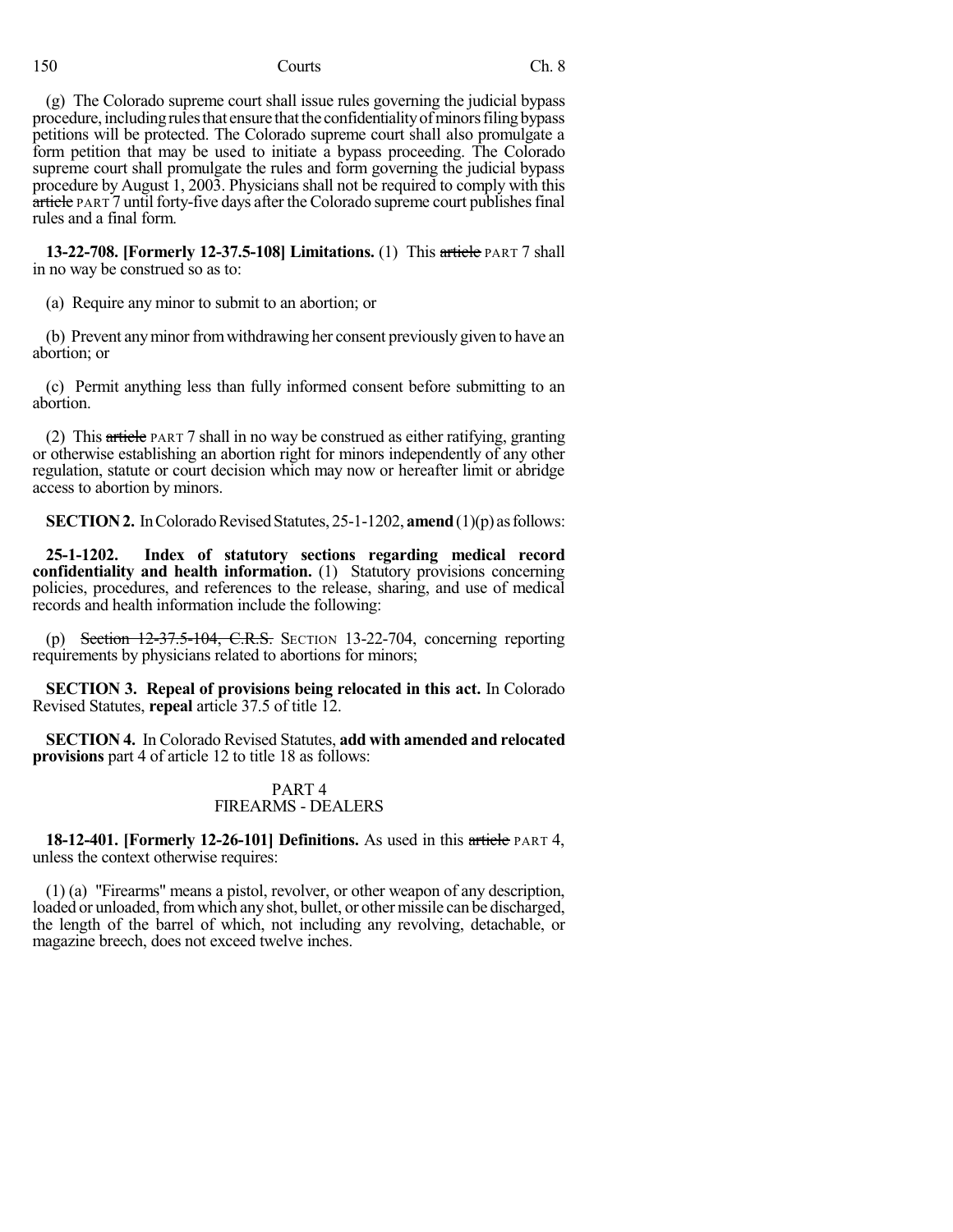(b) "Firearms" does not include firearms, as defined in paragraph (a) of this subsection  $(1)$  SUBSECTION  $(1)(a)$  OF THIS SECTION, for which ammunition is not sold or which there is reasonable ground for believing are not capable of being effectually used.

**18-12-402. [Formerly 12-26-102] Retail dealers - record - inspection.** Every individual, firm, or corporation engaged, within this state, in the retail sale, rental, or exchange of firearms, pistols, or revolvers shall keep a record of each pistol or revolver sold, rented, or exchanged at retail. The record shall MUST be made at the time of the transaction in a book kept for that purpose and shall MUST include the name of the person to whom the pistol or revolver is sold or rented or with whom exchanged; his OR HER age, occupation, residence, and, if residing in a city, the street and number therein where he OR SHE resides; the make, caliber, and finish of said pistol or revolver, together with its number and serial letter, if any; the date of the sale, rental, or exchange of said pistol or revolver; and the name of the employee or other person making such sale, rental, or exchange. The record book shall be open at all times to the inspection of any duly authorized police officer.

**18-12-403. [Formerly 12-26-103] Record - failure to make - penalty.** Every individual, firm, or corporation who fails to keep the record provided for in section 12-26-102 SECTION 18-12-402 or who refuses to exhibit such record when requested by a police officer and any purchaser, lessee, or exchanger of a pistol or revolver who, in connection with the making of such record, gives false information is guilty of a misdemeanor and, upon conviction thereof, shall be punished by a fine of not lessthan twenty-five dollars normore than one hundred dollars, or byimprisonment in the county jail for not more than one year, or by both such fine and imprisonment.

**18-12-404. [Formerly 12-26-104] Jurisdiction - county courts.** County courts, within their respective counties, have jurisdiction to hear and determine all cases arising under the provisions of this article PART 4, and appeal from judgment shall be Is to the district courts in the respective counties in the same manner as is now provided by law for appeals from judgments of the county courts in the cases of misdemeanors.

**SECTION 5.** In Colorado Revised Statutes, **add with amended and relocated provisions** part 5 of article 12 to title 18 as follows:

#### PART 5 BACKGROUND CHECKS - GUN SHOWS

**18-12-501. [Formerly 12-26.1-101] Background checks at gun shows penalty.** (1) Before a gun show vendor transfers or attempts to transfer a firearm at a gun show, he or she shall:

(a) Require that a background check, in accordance with section 24-33.5-424, C.R.S., be conducted of the prospective transferee; and

(b) Obtain approval of a transfer fromthe Colorado bureau of investigation after a background check has been requested bya licensedgundealer, in accordancewith section 24-33.5-424. C.R.S.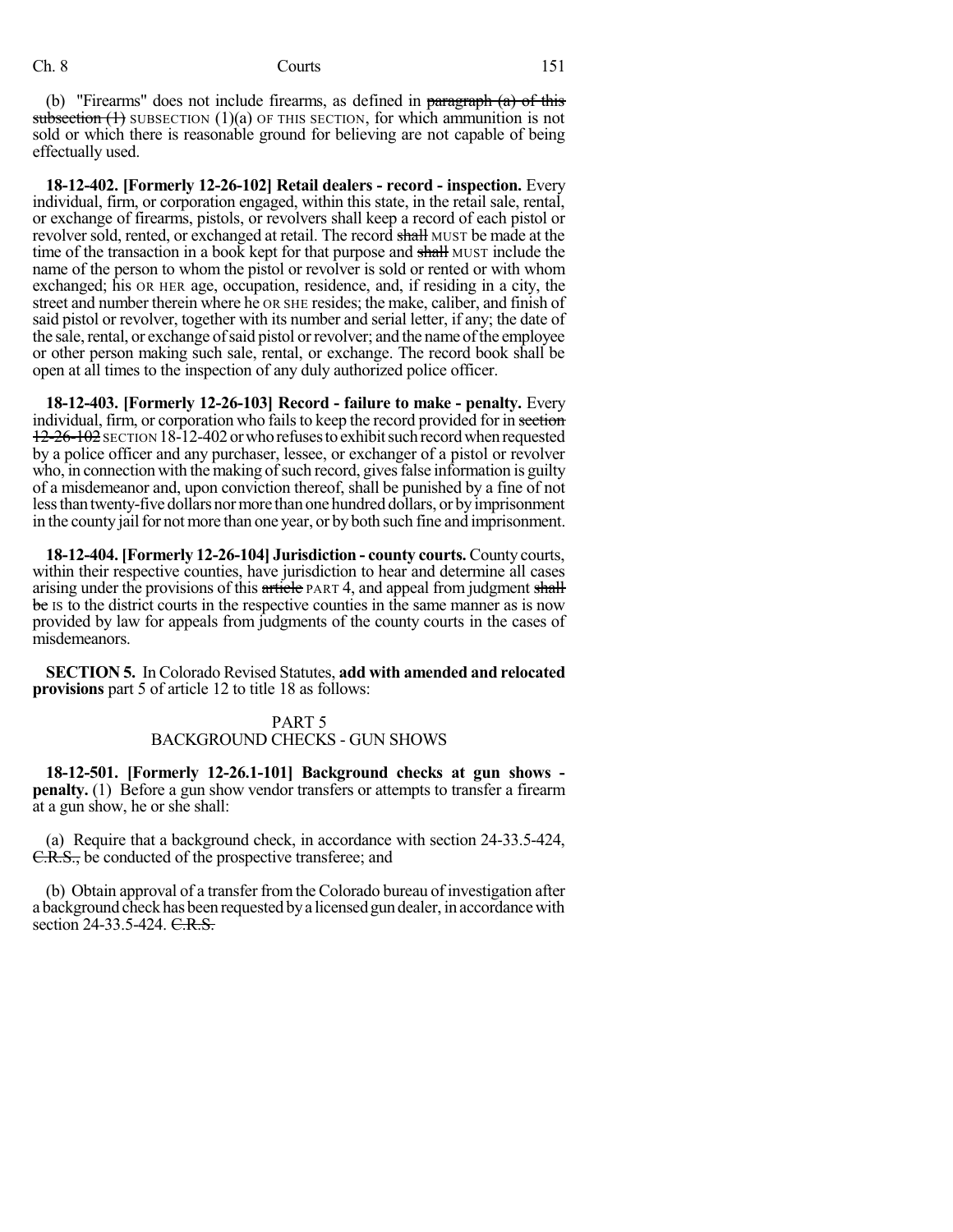(2) A gun show promoter shall arrange for the services of one or more licensed gun dealers on the premises of the gun show to obtain the background checks required by this article PART 5.

(3) If any part of a firearmtransaction takes place at a gun show, no firearmshall be transferred unless a background check has been obtained by a licensed gun dealer.

(4) Any person violating the provisions of this section commits a class 1 misdemeanor and shall be punished as provided in section 18-1.3-501. C.R.S.

**18-12-502. [Formerly 12-26.1-102] Records - penalty.** (1) A licensed gun dealer who obtains a background check on a prospective transferee shall record the transfer, as provided in section 12-26-102, C.R.S. SECTION 18-12-402, and retain the records, as provided in section 12-26-103, C.R.S. SECTION 18-12-403, in the same manner as when conducting a sale, rental, or exchange at retail.

(2) Any individual who givesfalse information in connection with the making of such records commits a class 1 misdemeanor and shall be punished as provided in section 18-1.3-501. C.R.S.

**18-12-503.[Formerly 12-26.1-103]Feesimposed by licensed gundealers.** For each background check conducted at a gun show, a licensed gun dealer may charge a fee not to exceed ten dollars.

**18-12-504. [Formerly 12-26.1-104] Posted notice - penalty.** (1) A gun show promotershall post prominentlya notice, in a formto be prescribed bythe executive director of the department of public safety or his or her designee, setting forth the requirement for a background check as provided in this article PART 5.

(2) Any person violating the provisions of this section commits a class 1 misdemeanor and shall be punished as provided in section 18-1.3-501. C.R.S.

**18-12-505. [Formerly 12-26.1-105] Exemption.** The provisions of this article PART 5 shall not apply to the transfer of an antique firearm, as defined in 18 U.S.C. sec. 921(a)(16), as amended, or a curio or relic, as defined in 27 CFR sec. 178.11, as amended.

**18-12-506. [Formerly 12-26.1-106] Definitions.** As used in this article PART 5, unless the context otherwise requires:

(1) "Collection" means a trade, barter, or in-kind exchange for one or more firearms.

(2) "Firearm" means any handgun, automatic, revolver, pistol, rifle, shotgun, or other instrument or device capable or intended to be capable of discharging bullets, cartridges, or other explosive charges.

(3) "Gun show" means the entire premises provided for an event or function, including but not limited to parking areas for the event or function, that is sponsored to facilitate, in whole or in part, the purchase, sale, offer for sale, or collection of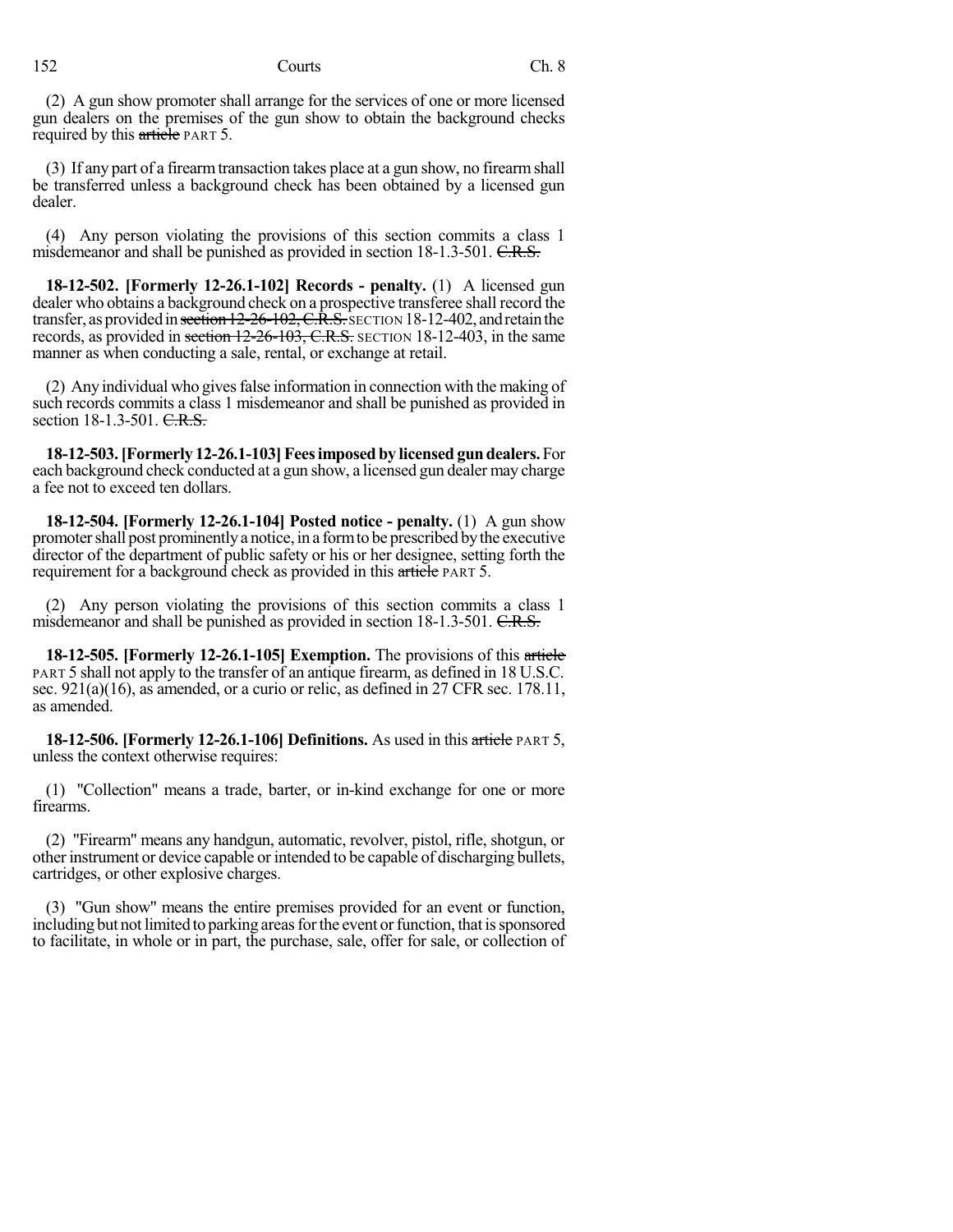firearms at which:

(a) Twenty-five or more firearms are offered or exhibited for sale, transfer, or exchange; or

(b) Not less than three gun show vendors exhibit, sell, offer for sale, transfer, or exchange firearms.

(4) "Gun showpromoter" means a person who organizes or operates a gun show.

(5) "Gun show vendor" means any person who exhibits, sells, offers for sale, transfers, or exchanges, any firearm at a gun show, regardless of whether the person arranges with a gun show promoter for a fixed location from which to exhibit, sell, offer for sale, transfer, or exchange any firearm.

(6) "Licensed gun dealer" means any person who is a licensed importer, licensed manufacturer, or dealer licensed pursuant to 18 U.S.C. sec. 923, as amended, as a federally licensed firearms dealer.

**18-12-507.[Formerly 12-26.1-107]Appropriation.**The general assemblyshall appropriate funds necessary to implement this article PART 5.

**18-12-508.[Formerly12-26.1-108]Effectivedate.**This article PART 5shalltake effect March 31, 2001.

**SECTION 6.** In Colorado Revised Statutes, 18-12-112, **amend** (1)(a) introductory portion and (2)(b) as follows:

**18-12-112. Private firearmstransfers-backgroundcheckrequired-penalty - definitions.** (1)(a) On and after July 1, 2013, except as described in subsection (6) of this section, before any person who is not a licensed gun dealer, as defined in section  $12-26.1-106$  (6), C.R.S. SECTION 18-12-506 (6), transfers or attempts to transfer possession of a firearm to a transferee, he or she shall:

(2) (b) A licensed gun dealer who obtains a background check on a prospective transferee shall record the transfer, as provided in section 12-26-102, C.R.S. SECTION 18-12-402, and retain the records, as provided in section  $12$ -26-103, C.R.S. SECTION 18-12-403, in the same manner as when conducting a sale, rental, or exchange at retail. The licensed gun dealer shall comply with all state and federal laws, including 18 U.S.C. sec. 922, as if he or she were transferring the firearm from his or her inventory to the prospective transferee.

**SECTION 7.** In Colorado Revised Statutes, 18-12-302, **amend** (3)(a) introductory portion as follows:

**18-12-302. Large-capacity magazines prohibited - penalties - exceptions.** (3) The offense described in subsection (1) of this section shall not apply to:

(a) An entity, or any employee thereof engaged in his or her employment duties, that manufactures large-capacity magazines within Colorado exclusively for transfer to, or any licensed gun dealer, as defined in section  $12-26.1-106(6)$ , C.R.S. SECTION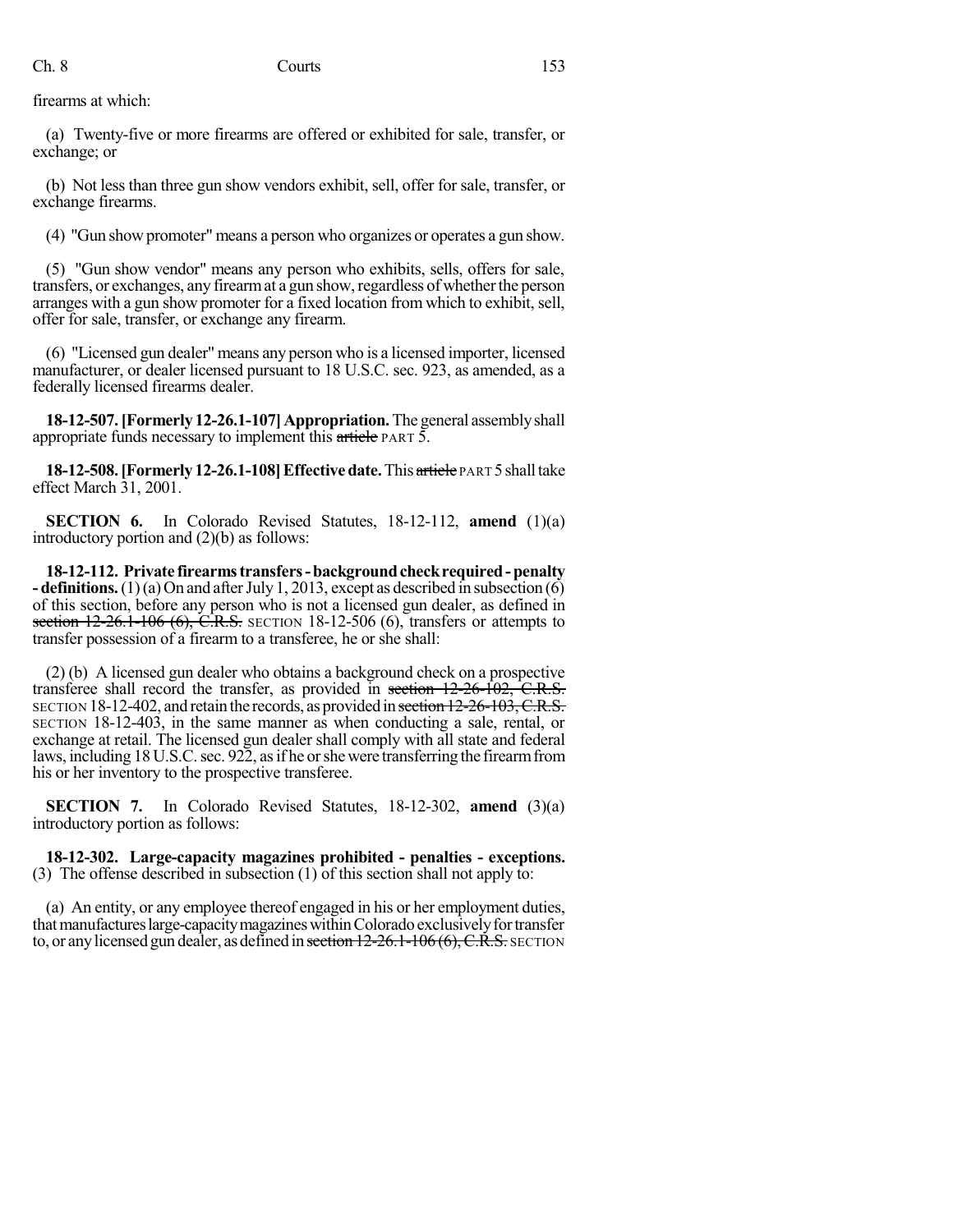18-12-506 (6), or any employee thereof engaged in his or her official employment duties, that sells large-capacity magazines exclusively to:

**SECTION 8. Repeal of provisions being relocated in this act.** In Colorado Revised Statutes, **repeal** articles 26 and 26.1 of title 12.

**SECTION 9.** In Colorado Revised Statutes, **add with amended and relocated provisions** article 27 to title 13 as follows:

#### **ARTICLE 27 Uniform Unsworn Declarations Act**

**13-27-101. [Formerly 12-55-301] Short title.** The short title of this part 3 ARTICLE 27 is the "Uniform Unsworn Declarations Act".

**13-27-102. [Formerly 12-55-302] Definitions.** In this part 3 ARTICLE 27:

(1) "Boundaries of the United States" means the geographic boundaries of the United States, Puerto Rico, the United States Virgin Islands, and any territory or insular possession subject to the jurisdiction of the United States.

(2) "Law" includes the federal or a state constitution, a federal or state statute, a judicial decision or order, a rule of court, an executive order, and an administrative rule, regulation, or order.

(3) "Record" meansinformation that isinscribed on a tangible medium or that is stored in an electronic or other medium and is retrievable in perceivable form.

(4) "Sign" means, with present intent to authenticate or adopt a record:

(a) To execute or adopt a tangible symbol; or

(b) To attach to or logically associate with the record an electronic symbol, sound, or process.

(5) "State" means a state of the United States, the District of Columbia, Puerto Rico, the United States Virgin Islands, or any territory or insular possession subject to the jurisdiction of the United States.

(6) "Sworn declaration" means a declaration in a signed record given under oath. The term includes a sworn statement, verification, certificate, and affidavit.

(7) "Unsworn declaration" means a declaration in a signed record that is not given under oath, but is given under penalty of perjury.

**13-27-103.[Formerly 12-55-303] Applicability.** This part 3 ARTICLE 27 applies to an unsworn declaration by a declarant who at the time of making the declaration is physically located within or outside the boundaries of the United States whether or not the location is subject to the jurisdiction of the United States.

**13-27-104. [Formerly 12-55-304] Validity of unsworn declaration.**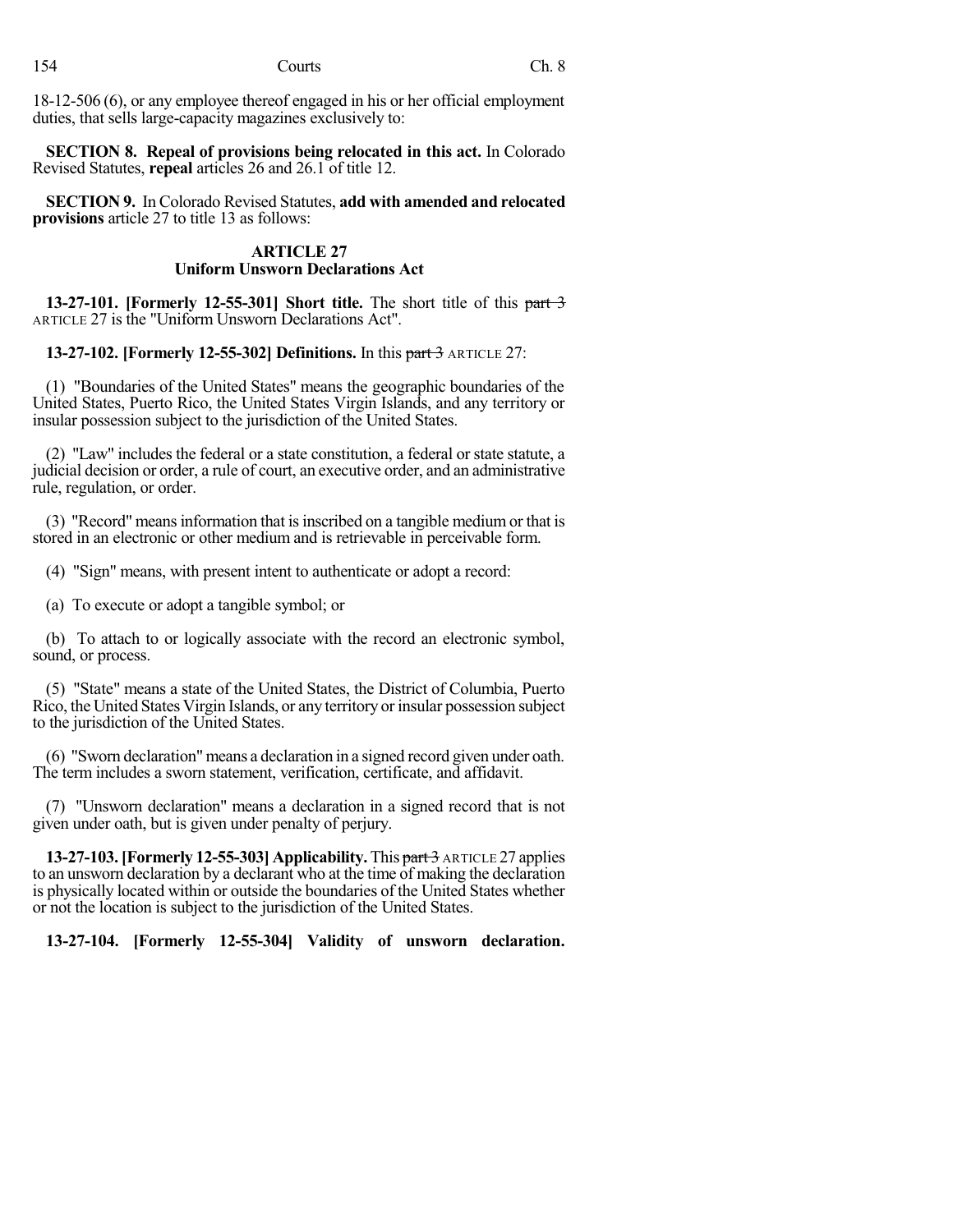$(a)$  (1) Except as otherwise provided in subsection  $(b)$  SUBSECTION (2) of this section, if a law of this state requires or permits use of a sworn declaration in a court proceeding, an unsworn declaration meeting the requirements of this  $part 3$  ARTICLE 27 has the same effect as a sworn declaration.

 $\left(\frac{b}{c}\right)$  (2) This part 3 ARTICLE 27 does not apply to:

 $(1)$  (a) A deposition;

 $(2)$  (b) An oath of office;

 $(3)$  (c) An oath required to be given before a specified official other than a notary public;

 $(4)$  (d) A declaration to be recorded pursuant to article 35 of title 38 C.R.S., for the purposes of conveying and recording title to real property or a declaration required to be recorded for purposes of registering title to real property pursuant to article 36 of title 38; C.R.S.; or

 $(5)$  (e) An oath required by section 15-11-504 C.R.S., for a self-proved will.

**13-27-105. [Formerly 12-55-305] Required medium.** If a law of this state requires that a sworn declaration be presented in a particular medium, an unsworn declaration must be presented in that medium.

**13-27-106. [Formerly 12-55-306] Form of unsworn declaration.** An unsworn declaration under this  $part 3$  ARTICLE 27 must be in substantially the following form:

I declare under penalty of perjury under the law of Colorado that the foregoing is true and correct.

| Executed on the | day of                             |           |          |
|-----------------|------------------------------------|-----------|----------|
|                 | (date)                             | (month)   | (year)   |
| at              |                                    |           |          |
|                 | (city or other location, and state | <b>or</b> | country) |
|                 |                                    |           |          |
| (printed name)  |                                    |           |          |
|                 |                                    |           |          |
| signature)      |                                    |           |          |

**13-27-107.[Formerly12-55-307]Uniformityof applicationandconstruction.** In applying and construing this uniformact, consideration must be given to the need to promote uniformity of the law with respect to its subject matter among states that enact it.

**13-27-108.[Formerly12-55-308]Relationto"ElectronicSignaturesinGlobal and National Commerce Act".** This part 3 ARTICLE 27 modifies, limits, and supersedes the federal "Electronic Signatures in Global and National Commerce Act", 15 U.S.C. sec. 7001, et seq., but does not modify, limit, or supersede section 101 (c) of that act, 15 U.S.C. sec. 7001 (c), or authorize electronic delivery of any of the notices described in section 103 (b) of that act, 15 U.S.C. sec. 7003 (b).